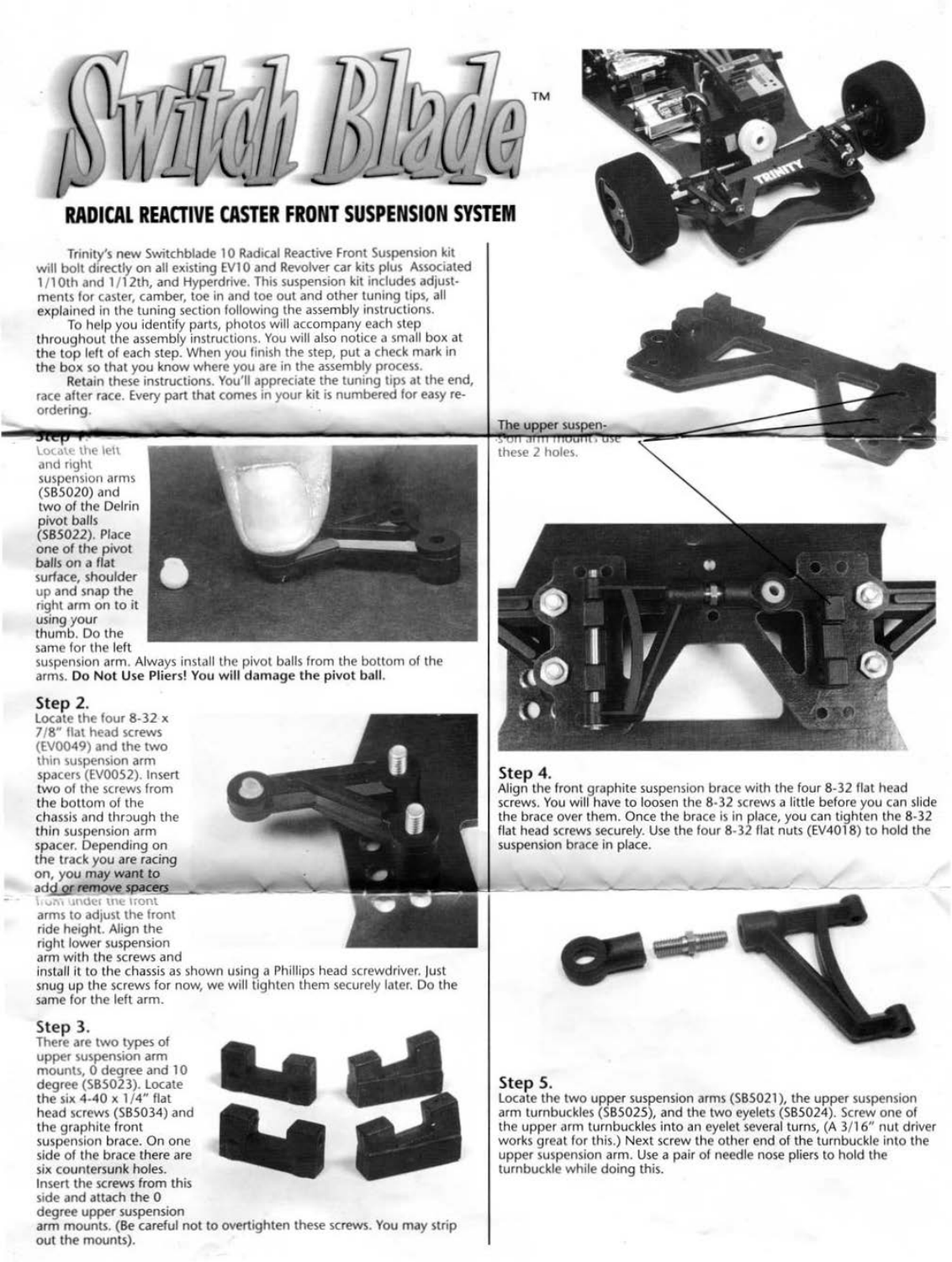Step 6. Place another of the Delrin pivot balls (S85022) on a flat surface, shoulder down, and snap an eyelet on to it from the *side*  that has square edges. (Large opening.) Always install the pivot balls from the side that has square edges.



### Step 7.

studs (EV0047) into the right steering block (585028) and (EV0048). Install an E-c!ip (EV0059) on to the splined end of

Attach the upper suspension arm to the mount by sliding the upper arm hinge pin (S85026) through the arm and mount with one white shim on each side of the mount. Install an Eclip (SB5027) on each end of the hinge pin to hold it in place.

Now assemble and mount the left side arm repeating steps *5,* 6, and *7.* 



Step 10.<br>Drill two 3/32" holes in each servo mounting block (585033), depending on the type of servo you plan to use. If you are using a large servo, drill out the 1st and 3rd hole from the top of the block. If you are using a small servo, drill out the 2nd and 4th hole from the top. Be sure to drill the holes perpendicular to the angle of the servo mount face. Mount the *servo* to the mounts using the four 4-40 x 3/8" cap *screws* (EV0065) and four flat washers (EV0058).



Step 11.<br>Screw two aluminum ball

Install an E-clip (EV0059) on the kingpin (585030), add a washer (EV0058) and a spring (EV0025). Now slide the kingpin through the lower arm pivot ball, through the steering block, and through the upper suspension arm pivot ball. Add a washer to the top end of the kingpin and secure with another E-clip. Repeat *steps* 8 and 9 for the left side.



**Step 13.** Snap the assembled turnbuckles onto the aluminum ball studs and servo saver ball studs. The servo *saver* should be lined up with the center of your car with the turnbuckles at a slight angle back to the steering blocks. Next drill one hole for each servo mount in the chassis using a 7/64" drill bit. Use the two 4-40 x 3/8 " flat head screws (EV0064) if you are countersinking these holes. Use a 4-40 x 3/8" bultonhead if you do not.

studs (EV0047) into the servo saver (not supplied). Install the servo saver onto the servo and tighten after you have installed the radio and centered the servo.

Step 12.



Thread two plastic ball cups (EV0030) onto the *ends* of the aluminum turnbuckles. The overall length of the turnbuckles will be determined by the car you are running i.e. EV10, EV10SS. Revolver 12, 22j, or SS. Use an .050 allen wrench in the center hole of the turnbuckle and turn it to adjust the length of the steering rods.

### Step 14.



Your completed front suspension should look like this.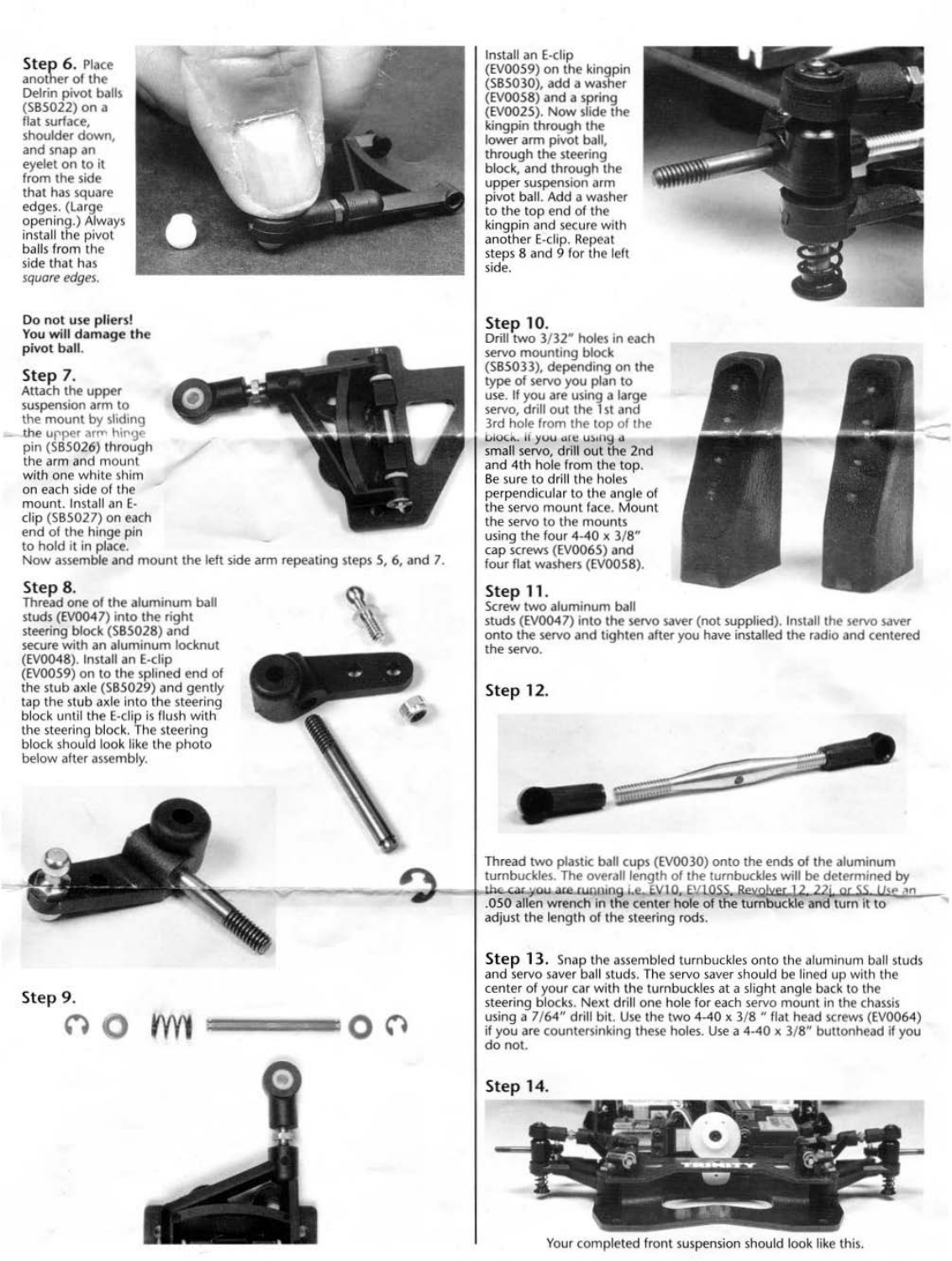# **Switchblade 10 Front suspension Tuning Tips**

**CAMBER** is adjusted by turning the turnbuckle in the upper suspension arm. The word camber describes the angle to which the tire rides relative to the ground. Looking at your car from the front end, negative comber means that the tire is leaning inward at the top of the tire. Positive comber means just the opposite. For on-road racing we recommend starting with 1-2 degrees of negative camber by adjusting the upper<br>
Negative Camber suspension arm turnbuckle in the appropriate direction.



After driving your car the first time, check to see if your tires are wearing evenly. If they are not, adjust the front end for even tire wear as this will give you the maximum amount of steering. You can add 1 or 2

degrees more negative cannoer if less steering is desired.<br>For oval racing you should start with 2-3 degrees of negative camber on the right side tire and 1-2 degrees of positive camber on the left side tire. Again, you should check to see if your tires are wearing evenly after making a test run and make the appropriate camber adjustment.

**CASTER** is adjusted by moving the white spacers in the upper suspension arms. The word caster describe the angle which the kingpin rides in relation to the vertical plane. Negative caster means that the kingpin is leaning rearward at the top of the kingpin. By increasing caster, your car steering will increase entering a corner and decrease exiling the corner. Removing all caster will decrease the steering entering the corner, but will give more steering in the center and exiting the comer. Caster is adjustable in two degree increments.

Two shims in the rear gives about 5 degrees of caster.

One shim on each side gives about 3 degrees of caster.

Two shims in front of the upper suspension arm mount gives approximately 1 degree of negative caster.

| <b>Click part number</b> |                                           |         |
|--------------------------|-------------------------------------------|---------|
| to search eBay           |                                           |         |
|                          | SWITCHBLADE 10 HOP-UP PARTS               |         |
| EV0099                   | Progressive Ft Spring Orange, 4-6 lb      | \$2.00  |
| EV0100                   | Progressive Ft Spring Blue, 6-8 lb        | \$2.00  |
| EV0101                   | Progressive Ft Spring White, 8-10 lb      | \$2.00  |
| EV0102                   | Progressive Ft Spring Red, 10-12 lb       | \$2.00  |
| EV0103                   | Progressive Ft Spring Green, 12-14 lb     | \$2.00  |
| EV0104                   | Progressive Front Spring Set              | \$8.00  |
| EV0125                   | Constant Rate Front Spring Purple, 14 lb  | \$2.00  |
| EV0126                   | Constant Rate Front Spring Black, 16 lb   | \$2.00  |
| EV0127                   | Constant Rate Front Spring Green, 12 lb   | \$2.00  |
| EV0128                   | Constant Rate Front Spring Red, 10 lb     | \$2.00  |
| EV0129                   | Constant Rate Front Spring White, 8 lb    | \$2.00  |
| EV0130                   | Constant Rate Front Spring Blue, 6 lb     | \$2.00  |
| EV0131                   | Constant Rate Front Spring, Orange, 4 lb  | \$2.00  |
| EV0132                   | Constant Rate Front Spring Set, 2 ea      | \$11.25 |
| SB5031                   | On Center Steering Blocks, 1 pr           | \$2.50  |
| SB5032                   | On Center Front Stub Axles 3/16", 1 pr    | \$7.00  |
| RC6051                   | "Purple Stuff" Dampener Lube. Extra heavy | \$1.99  |
| RC6070                   | "Red Stuff" Dampener Lube, Medium         | \$1.99  |
| RC6071                   | "White Stuff" Dampener Lube, Light        | \$1.99  |

## **CAMBER GAIN**

can be changed by adding one of the Roll Center Spacers (SB5038) under the front suspension arm mounts. Raising the front roll center will decrease the camber gain (leaning in) of the tire during suspension travel. This will make the car feel less twitchy and will usually decrease the amount of steering response.



This front end is set-up with 1 degree negative caster

**REACTIVE CASTER** is adjusted by changing the upper suspension arm mounting block. There are two types of mounting blocks, one has no  $\overline{\phantom{a}}$  Click part number angle and the other has a ten degree angle. (The lower end of the moum goes toward the front of the car when using the 10 degree mount). This angle is what provides the caster change when your front suspension travels. The caster will decrease by 1-2 degrees when using the ten degree mounts. This will make the car steer more aggressively when entering a comer. We recommend using this option for on-road racing when more steering is desired. The amount of caster is adjusted the same as when using the 0 degree mounts by moving the white shims.

**TOE-IN/ OUT** are helpful adjustments that can be made to your car. You should try to use as little toe-in or toe-out as possible as both will cause your car to scrub speed. By adding toe-in, your car will be more stable but will remove a small amount of steering. Adding toe-out will allow the car to turn in faster but will make the car unstable exiting the corners. Adjust for toe-in and toe-out by turning the steering turnbuckles with an allen wrench.

### **to search eBay**

# **SWITCHBLADE 10 HOP-UP PARTS**